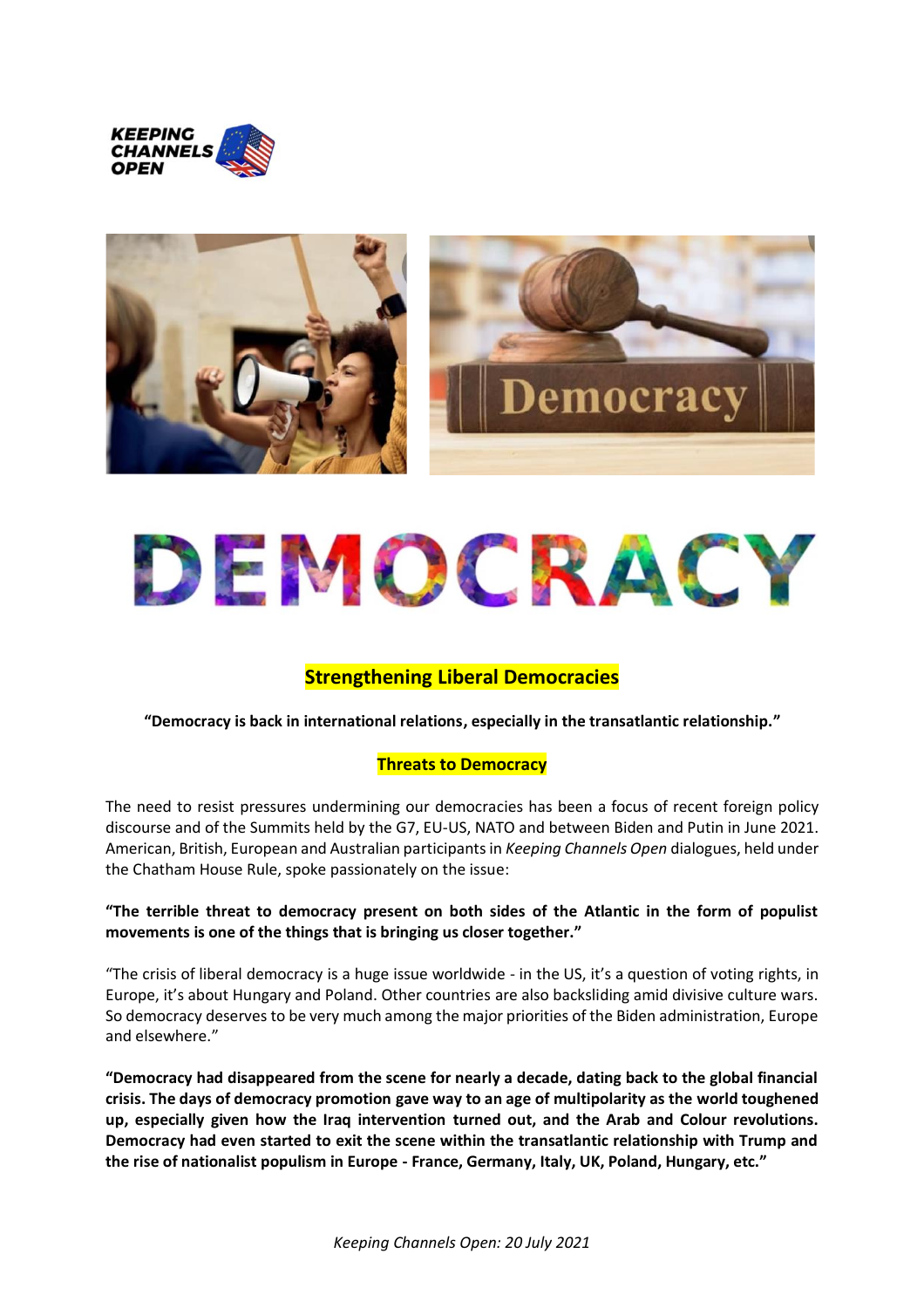#### **Is Democracy Back?**

Democracy had 'infused' recent international strategies towards a range of countries including Russia, Belarus and Myanmar. Agreement on a global minimum tax rate was also characterised as a response to rising inequality, perceived failings of democracy and perceptions that elites were exploiting the system.

**"One of the most corrosive things to democracies has been a sense that things have gotten way too unequal and some people are cheating the system. All the talk about a foreign policy for the middle class is connected to people's concerns about democracy."**

**"Biden has put democracy at the heart of his foreign and domestic policies. With our deep dysfunction and the radicalization of one of our major parties around the big lie that Trump won this election, with that challenge at home and that of China abroad, democracies have got to get our act together and prove that we can deliver real results for people."**

**"We must make liberal democracy more attractive as a model by putting forward alternatives to the things people find genuinely attractive about what China or Russia can offer."**

The G7 "Open Societies" statement from June 2021 set the scene for the US Democracy Summit, and underlined the importance of democracies coming together in a "frank acknowledgment" of democratic deficits at home as well as vulnerabilities to external interference.

Complacency was not an option, as several experts agreed. "**We need to stand up for our values where they're challenged… because our democratic worldview is something we need to bolster and nurture, not something that will just deliver because we believe in our values."** 

**"The June Summits took a very fractured liberal democratic world and fashioned a very solid agreement on the broad direction that liberal democracies should take, beginning a process in which they take their responsibilities to uphold the rules-based international system more seriously."**

Areas of action included revitalising democracy, representation and respect for rights and equality within Western countries and the wider democratic world. Culture wars, polarization and deliberate



divisiveness had also infected our politics and was muddying public discourse on democracy, good governance, individual liberty and responsible behaviour. Farreaching technological changes to our information environment and challenges to norms of politics and governance also meant a new discussion was needed on what constitutes a real democracy in the 21<sup>st</sup> century.